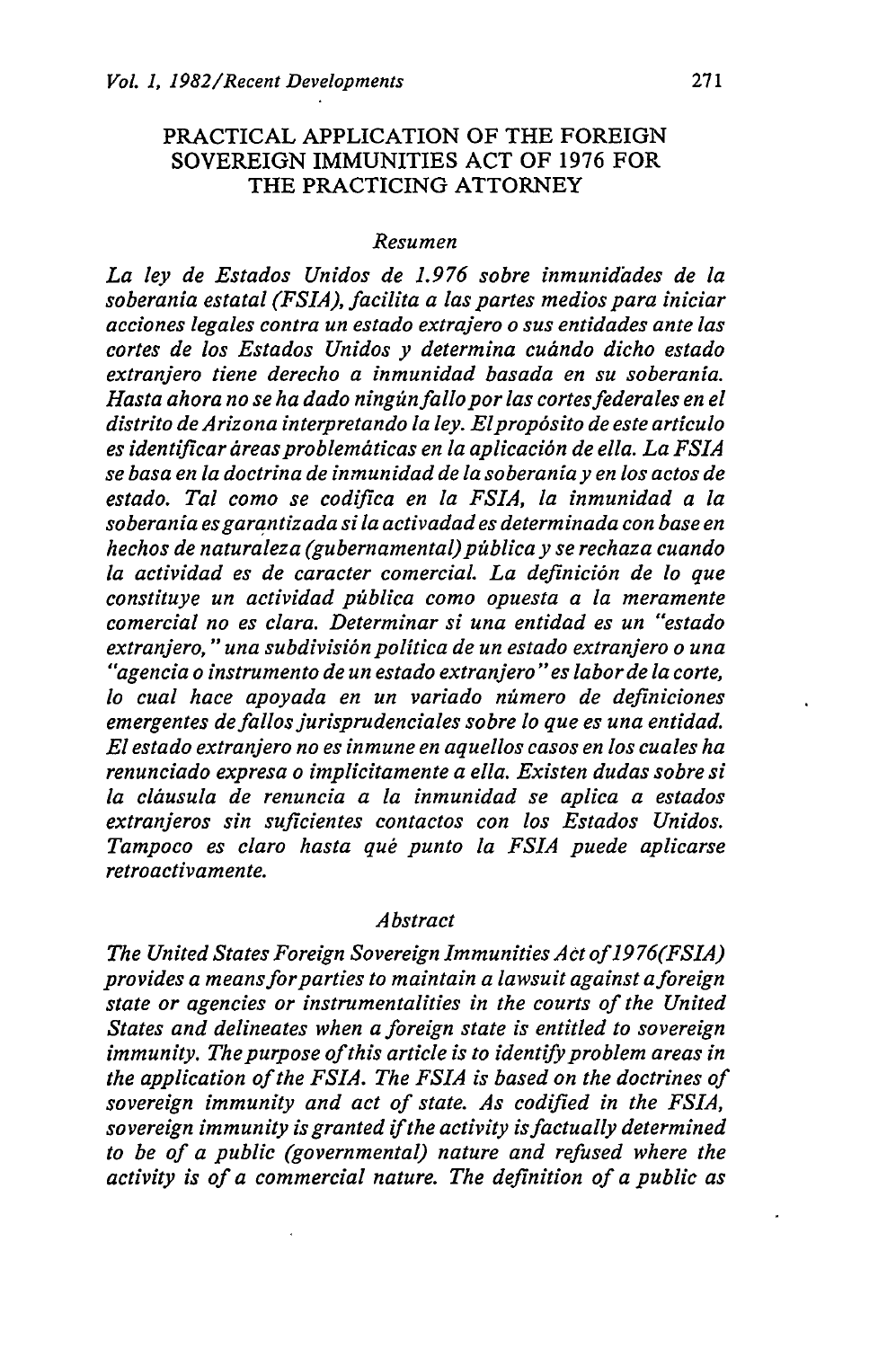*opposed to a commercial activity is still not clear. Whether an entity is a 'foreign state" or an "agency or instrumentality of a foreign state,* **"** *including political subdivisions of a foreign state, is determined by the court, subject to varied case law definitions ofan entity. The foreign state is not immune in cases in which it has explicitly or implicitly waived its immunity. There is some question whether the waiver provision applies to foreign states not having sufficient contacts with the United States. It is unclear to what extent the FSIA may be retroactively applied.*

The purpose of the Foreign Sovereign Immunities Act of 1976 (FSIA)' is to provide a means for parties to maintain a lawsuit against a foreign state or its entities in the courts of the United States. The FSIA also delineates when a foreign state is entitled to sovereign immunity.

There is no decision on record by the federal courts in the district of Arizona interpreting the FSIA. The only Arizona decision falling within an area covered by the FSIA is *Citizens Utilities Company v. Cia de Servicios Publicos de Nogales. 2* In this case, a United States corporation brought an action against the Mexican government, a governmental agency and a governmentally-owned public service utility for an alleged breach of contract involving the supply of electricity across international boundaries. The decision for the defendant by Judge James Walsh was based upon the act of state doctrine, which, as discussed in this article, is intimately related to the doctrine of foreign sovereign immunities.

The FSIA makes five major changes in the law:<sup>3</sup>

(1) it creates a federal long-arm statute for suits against foreign governments and their agencies or instrumentalities; <sup>4</sup>

 $(2)$  it eliminates in rem and quasi in rem jurisdiction against foreign sovereigns;<sup>5</sup>

(3) it vests exclusive authority in the judiciary to determine whether a particular activity of a foreign sovereign is commercial:<sup>6</sup>

 $(4)$  it permits execution of a judgment against certain commercial property of a foreign government;7 and

<sup>1.28</sup>U.S.C. § § 1602-1611 (1976).

<sup>2.</sup> Citizens Utilities Company v. Cia de Servicios Publicos de Nogales, No. CIV 75- 268 TUC-JAW (D. Ariz. 1976) (memorandum in support of motion to dismiss).

<sup>3.</sup> Carl, *Suing Foreign Governments in American Courts: The United States Foreign Sovereign Immunities Act in Practice,* 33 Sw. L. **J.** 1009, 1011 (1979). 4. 213 U.S.C. § 1608 (1976).

<sup>5.</sup>Id. *§ §* 1609-1611.

**<sup>6.</sup>Id.** *§* **1602.**

<sup>7.</sup> Ild. *§* 1610.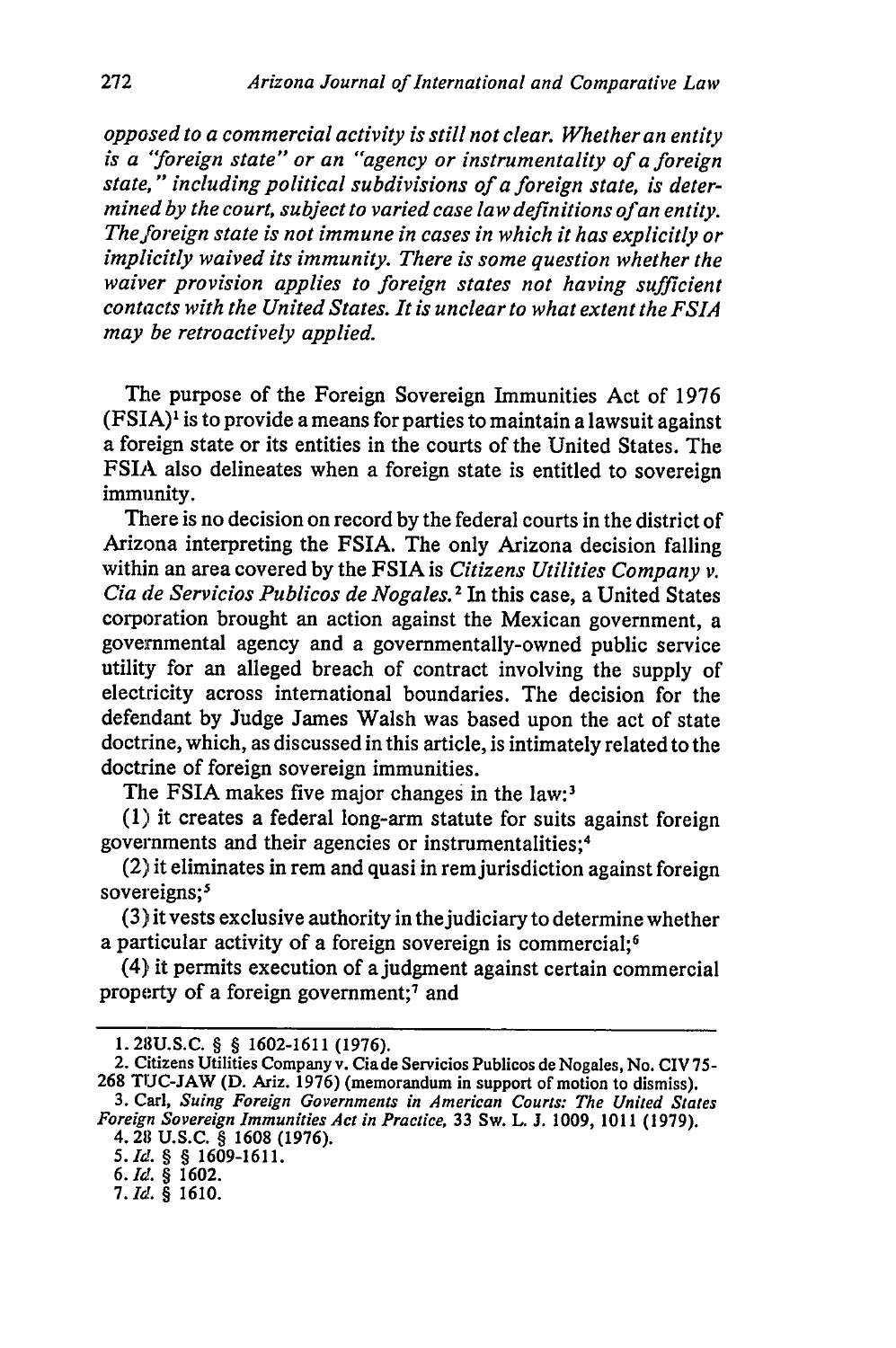(5) it establishes venue provisions for suits against foreign governments and their instrumentalities. <sup>8</sup>

In order to understand the FSIA, it is necessary to take a look at the two doctrines underlying it; sovereign immunity and act of state must each be considered and compared to understand how they interrelate and how they differ.

Initially, in dealing with the act of state doctrine, courts have pointed out that it

would not be only offensive and unnecessary, but it would imperil the amicable relations between governments, and vex the peace of nations, to permit the sovereign acts or political transactions of states to be subjected to the examination of the legal tribunals of other states.<sup>9</sup>

The United States Supreme Court has refrained from laying down or reaffirming an inflexible and all-encompassing rule about what kind of activity constitutes an act of state.<sup>10</sup> The Court's case-by-case approach leaves much unanswered about the doctrine.

While an investor may be precluded by an act of state doctrine only from litigating certain issues such as the authority of the court or administration officer to adjudicate in a claim, litigation of all parts of his claim may be precluded by an applicable doctrine of sovereign immunity. Defined as "...doctrine of international law under which domestic courts, given the proper circumstances, will relinquish jurisdiction over a foreign state,"<sup>11</sup> the sovereign immunity doctrine is a modern formulation of the ancient proverb "par in parem imperium non habet" ("an equal has no dominion over an equal").<sup>12</sup>

As announced in the State Department's "Tate Letter,"<sup>13</sup> the United States follows a "restrictive theory" of sovereign immunity which continues to shield a state's public acts with sovereign immunity but does not similarly shield private acts of the state. However, "the 'Tate Letter' offer[ed] no guide-lines or criteria for differentiating between a sovereign's private and public acts."<sup>14</sup>

Per the FSIA, sovereign immunity accords a defendant exemption from suit by virtue of its status if the activity concerned is found to be one that is of a public (governmental) nature and refuses exemption

*<sup>8.</sup>Id. §* **1391(0.**

<sup>9.</sup> Underhill v. Hernandez, 65 F. 577, 579 (2d Cir. 1895).

<sup>10.</sup> Banco Nacional de Cuba v. Sabbatino, 376 U.S. 398, 428 (1964).

**<sup>11.</sup>** Jet Line Services, Inc. v. *M/V* Marsa Hariga, 462 F. Supp. 1165, 1168 (D. Md. 1978).

<sup>12.</sup> THE LAW oF NATIONS 442 (H. Briggs **2d** ed. 1952).

<sup>13. 26</sup> Dept. of State Bull. 984 (1952).

<sup>14.</sup> Victory Transport Inc. v. Comisaria General de Abastecimientos y Transportes, 336 F.2d 354, 359 (2d Cir. 1964).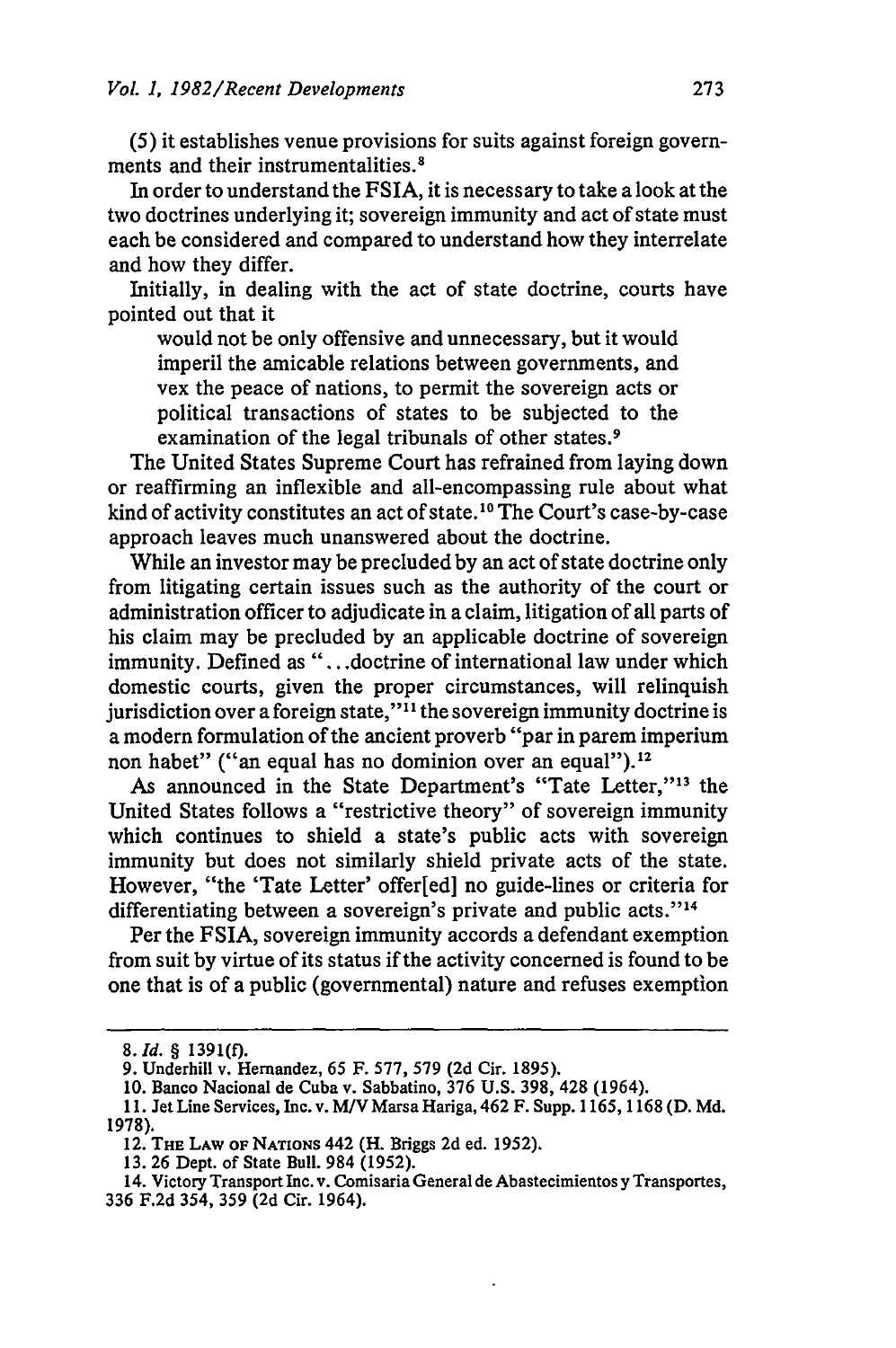where the activity is of a commercial nature. This determination is a mixed question of fact and law. Nearly six years after the FSIA was enacted, the definition of what is a public (governmental) versus commercial activity is still not clear. Some clarification is provided by the legislative history to the FSIA.

Paragraph (c) of section 1603 defines the term "commercial activity" as including a broad spectrum of endeavor, from an individual commercial transaction or act to a regular course of commercial conduct. A "regular course of commercial conduct" includes the carrying on of a commercial enterprise such as a mineral extraction company, an airline or a state trading corporation. Certainly, if an activity is customarily carried on for profit, its commercial nature could readily be assumed. At the other end of the spectrum, a single contract, if of the same character as a contract which might be made by a private person, could constitute a "particular transaction or act."

As the definition indicates, the fact that goods or services to be procured through a contract are to be used for a public purpose is irrelevant; it is the essentially commercial nature of an activity or transaction that is critical. Thus, a contract by a foreign government to buy provisions or equipment for its armed forces or to construct a government building constitutes a commercial activity. The same would be true of a contract to make repairs on an embassy building. Such contracts should be considered to be commercial contracts, even if their ultimate object is to further a public function....

[Plublic or governmental... would be the employment of diplomatic, civil service, or military personnel, but not the employment of American citizens or third country nationals by the foreign state in the United States.

The courts would have a great deal of latitude in determining what is a "commercial activity" for purposes of this bill.<sup>15</sup>

Since the definition as set forth lacks preciseness, an attorney could skillfully argue the commercial nature of the activity in question.

Commercial activities engaged in by a foreign sovereign can result in a permitted law suit in three situations. The first of these exceptions

<sup>15.</sup> H.R. REP. No. 94-1487, 94th Congr., 2d Sess. 1, *reprinted in* 1976 U.S. **CODE** CONG. & AD. NEWS 6604, 6614-15 [hereinafter cited as HOUSE REPORT].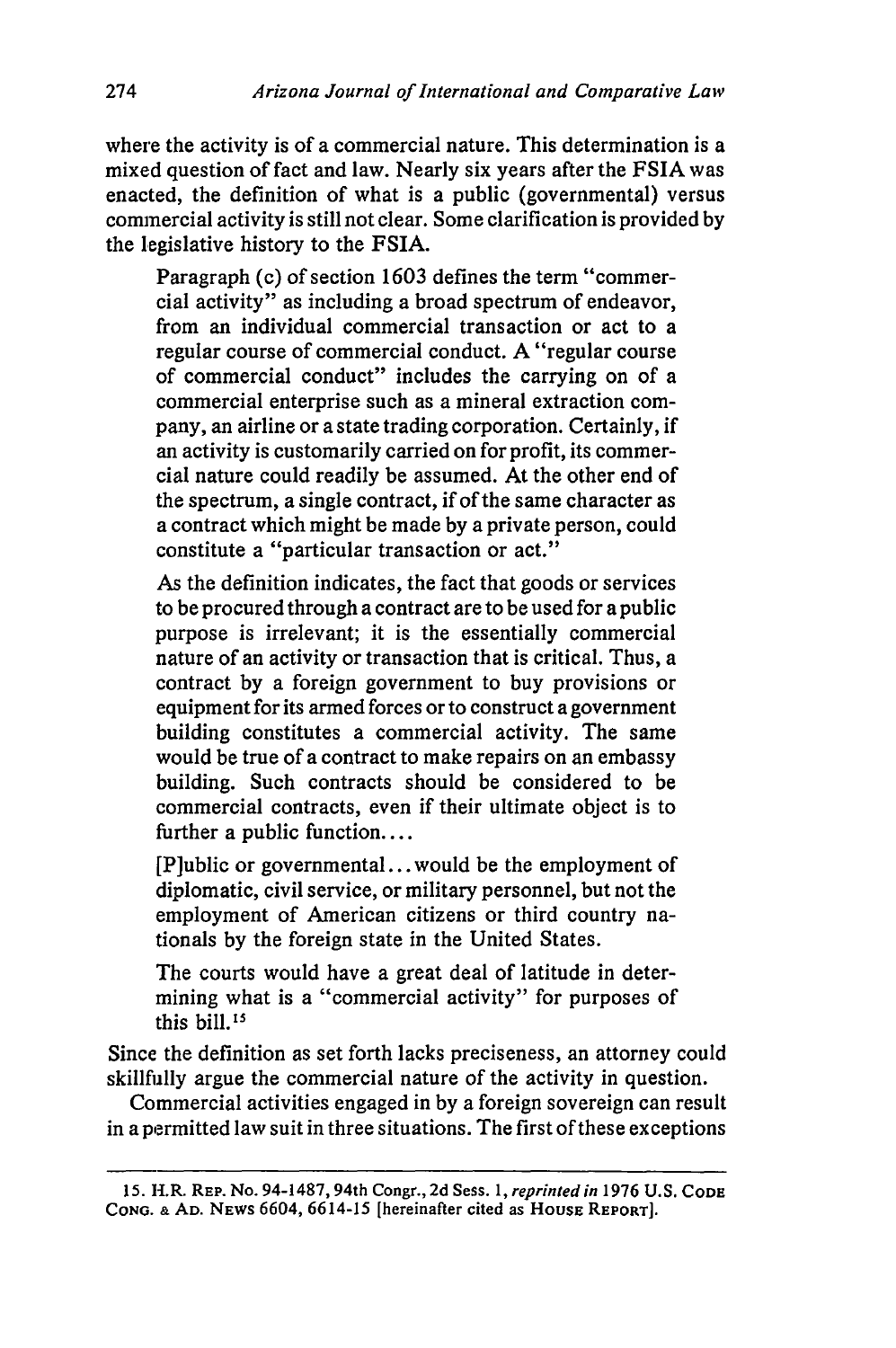to sovereign immunity is where "the commercial activity is carried on in the United States by the foreign state."<sup>16</sup> The second situation occurs when an "act [is] performed in the United States in connection with a commercial activity of the foreign state elsewhere." $17$  The third exception arises when "an act outside the territory of the United States in connection with a commercial activity of the foreign state elsewhere... causes a *direct effect* in the United States."<sup>18</sup> Despite all the legislative history and statutory and case law, the concept of "direct effect" remains elusive. In *National America Corporation v.* Federal Republic of Nigeria, <sup>19</sup> the court held that a breach of a letter of credit having a New York beneficiary, advised by and payable through New York banks met the direct effect test of the third exception in section 1605 (a)(z). However, in *Carey v. National Oil* Corp.,<sup>20</sup> the court refused to assert jurisdiction as the defendant had made a conscious effort to minimize contacts with the United States and had made no attempt to avail itself of any of the privileges or protections afforded by the United States.

With respect to non-commercial torts, close attention should be given to the characterization of the interference by a foreign sovereign. This can be extremely important. For example, the FSIA provides sovereign immunity for tortious acts or omissions by an employee of a foreign state while acting within the scope of his employment<sup>21</sup> but excepts tortious interference with contractual rights.<sup>22</sup>

The FSIA applies to "foreign states" or an "agency or instrumentality of a foreign state," $23$  including political subdivisions of a foreign state.2 4 In *Edlow International Co. v. Nuklearna Electrarna Krsko, <sup>25</sup>*

24. *Id. §* 1603(a)-(b).

<sup>16.</sup> *Id.* at 6617; *see* 28 U.S.C. § 1605(a)(2)(1976).

<sup>17.</sup> *Id.*

<sup>18.</sup> HousE REPORT, *supra* note 15, at 6618 (emphasis added); *see* 28 U.S.C. § 1605(a)(2)(1976).

<sup>19.</sup> *National American Corp. v. Federal Republic of Nigeria,* 448 F. Supp. 622 (D.C.N.Y. 1978), affirmed 597 F.2d 314 (2d Cir. 1979).

<sup>20.</sup> *Carey v. National Oil Corp.,* 453 F. Supp. 1097 (S.D.N.Y. 1978), affirmed 592 F.2d 673 (2d Cir. 1979).

<sup>21. 28</sup> U.S.C. § 1605(a)(5)(1976).

<sup>22.</sup>Id. *§* 1605(a)(5)(B).

<sup>23.</sup> An "agency or instumentality of a foreign state" means any entity: **(1)** which is a separate legal person, corporate or otherwise and (2) which is an organ of a foreign state or political subdivision thereof, or a majority of whose shares or other ownership interest is owned by a foreign state or political subdivision thereof and (3) which is neither a citizen of a state of the United States as defined in section 1332(c) and (d) of Title 28, not created under the laws of any third country. A corporation wholly-owned by the government is a "foreign state." See also *Gevere & Co. Int'l. v. Kompania Di Awa, etc.,* 482 F. Supp. 660, (S.D.N.Y.) 1979).

<sup>25.</sup> Edlow International Co. v. Nuklearna Elektrarna Krsko, 441 F. Supp. 827 (D.D.C. 1977).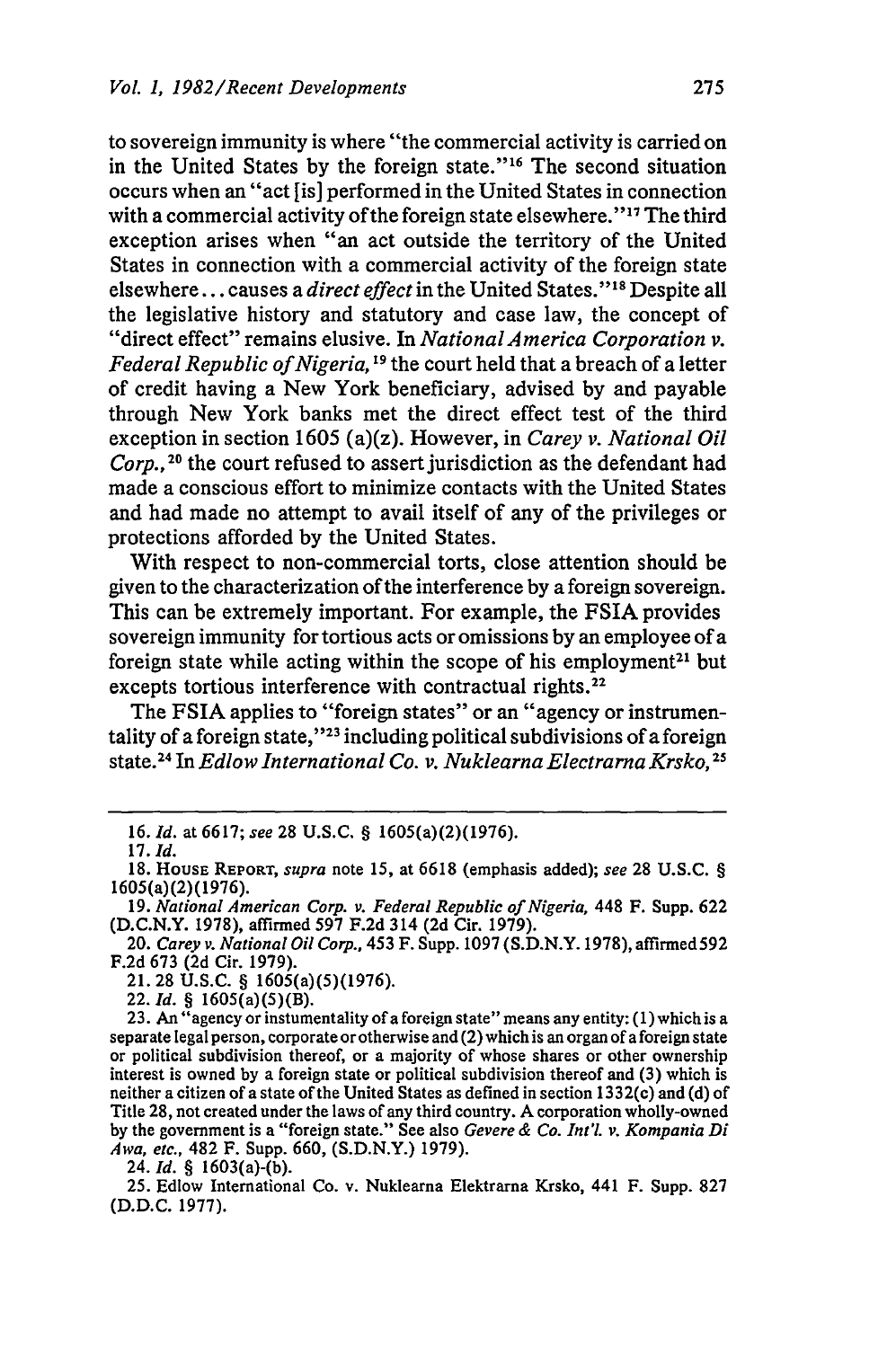the court held that the defendant, a Yugoslav workers' organization created to build and operate a nuclear power plant, was not an agency or instrumentality of a foreign state within the meaning of the FSIA. The court concentrated on the degree of government control over the entity and pointed out that the Yugoslavian Government did not subsidize the defendant (NEK), held no seats on NEK's board and took no direct hand in the daily management of NEK's operations. The court indicated concern that if a nation's system of ownership were alone determinative of whether an entity is an agency or instrumentality under the FSIA, then every entity of a socialist state could be so classified.

Section 1605(a)(1) of the FSIA provides that a foreign state shall not **be** immune in any case "in which the foreign state has waived its immunity either explicitly or by implication, notwithstanding any withdrawal of the waiver... except in accordance with the terms of the waiver."<sup>26</sup>

With respect to explicit waivers, a foreign state may renounce its immunity by treaty.., or [it] may waive its immunity in a contract with a private party....

'With respect to implicit waivers, the courts have found such waivers in cases where a foreign state has agreed to arbitration in another country or where a foreign state has agreed that the law of a particular country should govern a contract. An implicit waiver would also include a situation where a foreign state has filed a responsive pleading in an action without raising the defense of soverign immunity.<sup>27</sup>

Is the language of the waiver provision of the FSIA too broad? There is language by a United States district court in *Verlinden B. V.*

*v. Central Bank of Nigeria*<sup>28</sup> indicating that this is the case. By its peculiar mixture of substantive and procedural provisions, the Immunities Act confers personal jurisdiction over all foreign states not entitled to immunity (assuming that valid service has been effectuated). Proof of an implicit waiver absolutely defeats the assertion of sovereign immunity. If the language of the Act is applied literally, the result is that a foreign sovereign which has waived its immunity can be subjected to the personal

**<sup>26. 23</sup> U.S.C.** § 1605(a)(1)(1976).

<sup>27.</sup> HousaREPoRT, *supra note* **15,** at *6617;see also* 28 U.S.C. § 1605(a)(1)(1976).

<sup>28.</sup> Verlinden B.V. v Central Bank of Nigeria, 488 F. Supp. 1284 **(S.D.** N.Y. 1980), *affd,* 647 F.2d 320 (1981).